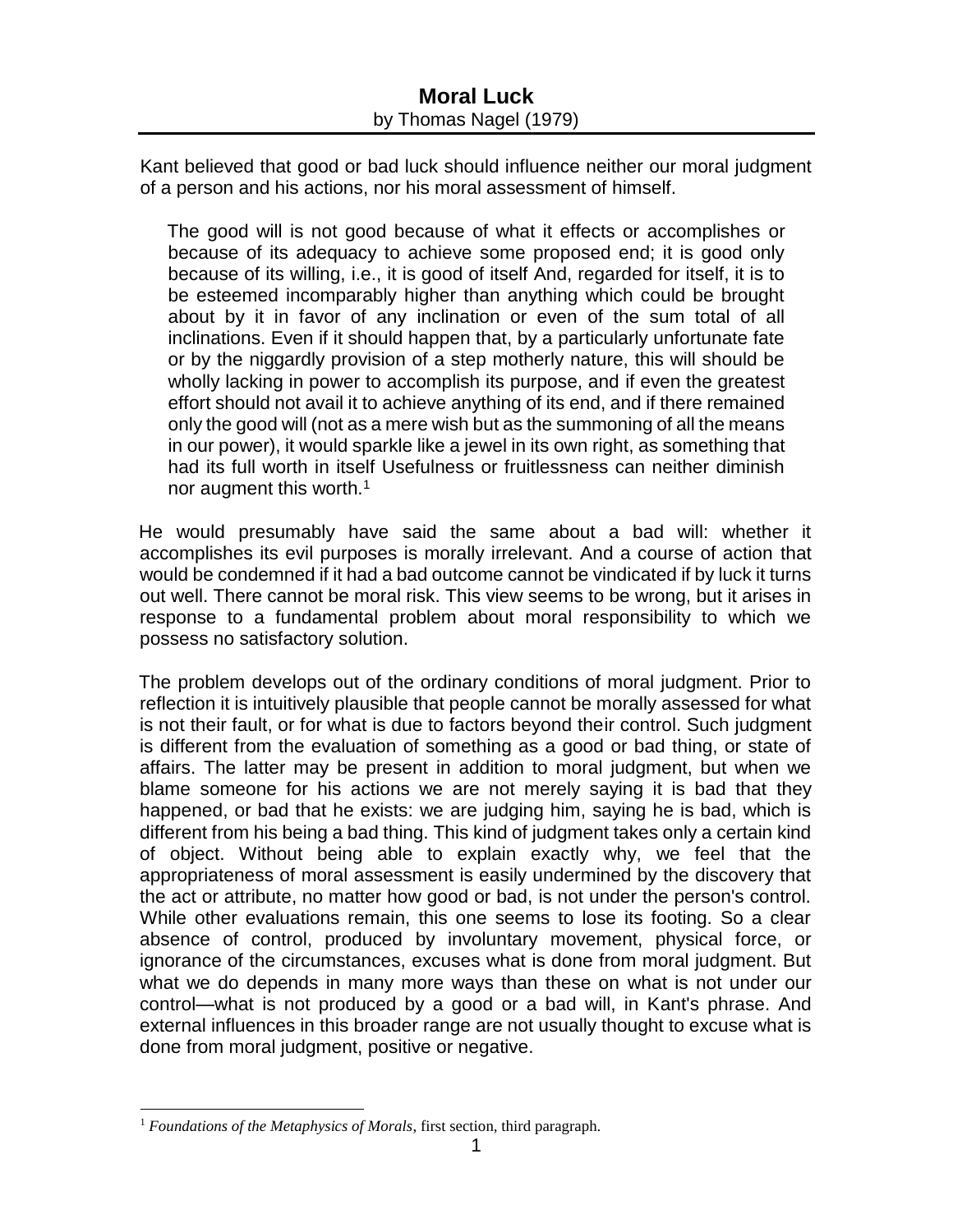Let me give a few examples, beginning with the type of case Kant has in mind. Whether we succeed or fail in what we try to do nearly always depends to some extent on factors beyond our control. This is true of murder, altruism, revolution, the sacrifice of certain interests for the sake of others—almost any morally important act. What has been done, and what is morally judged, is partly determined by external factors. However jewel-like the good will may be in its own right, there is a morally significant difference between rescuing someone from a burning building and dropping him from a twelfth-story window while trying to rescue him. Similarly, there is a morally significant difference between reckless driving and manslaughter. But whether a reckless driver hits a pedestrian depends on the presence of the pedestrian at the point where he recklessly passes a red light. What we do is also limited by the opportunities and choices with which we are faced, and these are largely determined by factors beyond our control. Someone who was an officer in a concentration camp might have led a quiet and harmless life if the Nazis had never come to power in Germany. And someone who led a quiet and harmless life in Argentina might have become an officer in a concentration camp if he had not left Germany for business reasons in 1930.

I shall say more later about these and other examples. I introduce them here to illustrate a general point. Where a significant aspect of what someone does depends on factors beyond his control, yet we continue to treat him in that respect as an object of moral judgment, it can be called moral luck. Such luck can be good or bad. And the problem posed by this phenomenon, which led Kant to deny its possibility, is that the broad range of external influences here identified seems on close examination to undermine moral assessment as surely as does the narrower range of familiar excusing conditions. If the condition of control is consistently applied, it threatens to erode most of the moral assessments we find it natural to make. The things for which people are morally judged are determined in more ways than we at first realize by what is beyond their control. And when the seemingly natural requirement of fault or responsibility is applied in light of these facts, it leaves few pre-reflective moral judgments intact. Ultimately, nothing or almost nothing about what a person does seems to be under his control.

Why not conclude, then, that the condition of control is false—that it is an initially plausible hypothesis refuted by clear counter-examples? One could in that case look instead for a more refined condition which picked out the kinds of lack of control that really undermine certain moral judgments, without yielding the unacceptable conclusion derived from the broader condition, that most or all ordinary moral judgments are illegitimate.

What rules out this escape is that we are dealing not with a theoretical conjecture but with a philosophical problem. The condition of control does not suggest itself merely as a generalization from certain clear cases. It seems correct in the further cases to which it is extended beyond the original set. When we undermine moral assessment by considering new ways in which control is absent, we are not just discovering what *would* follow given the general hypothesis, but are actually being persuaded that in itself the absence of control is relevant in these cases too. The erosion of moral judgment emerges not as the absurd consequence of an over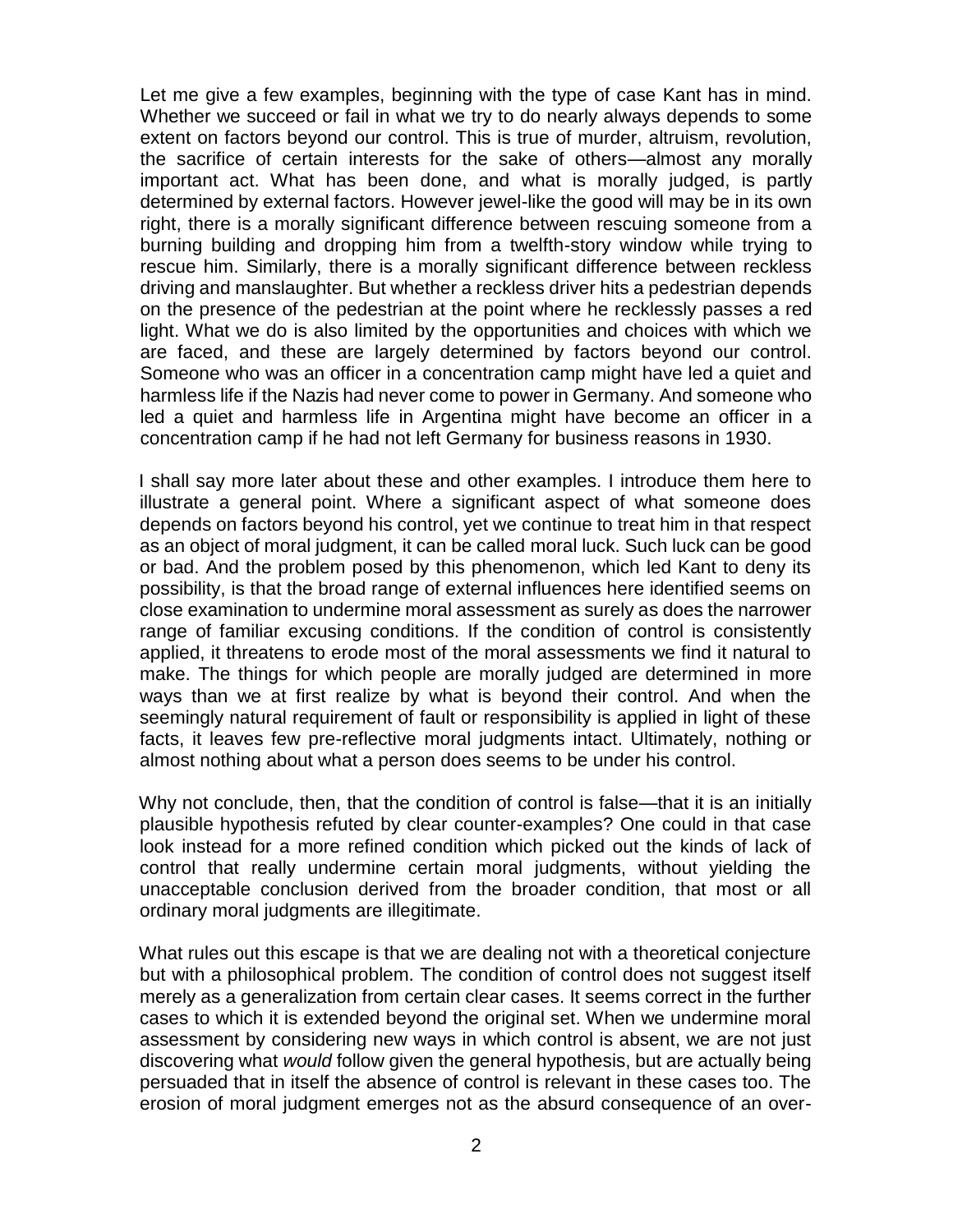simple theory, but as a natural consequence of the ordinary idea of moral assessment, when it is applied in view of a more complete and precise account of the facts. It would therefore be a mistake to argue from the unacceptability of the conclusions to the need for a different account of the conditions of moral responsibility. The view that moral luck is paradoxical is not a *mistake,* ethical or logical, but a perception of one of the ways in which the intuitively acceptable conditions of moral judgment threaten to undermine it all.

It resembles the situation in another area of philosophy, the theory of knowledge. There too conditions which seem perfectly natural, and which grow out of the ordinary procedures for challenging and defending claims to knowledge, threaten to undermine all such claims if consistently applied. Most skeptical arguments have this quality: they do not depend on the imposition of arbitrarily stringent standards of knowledge, arrived at by misunderstanding, but appear to grow inevitably from the consistent application of ordinary standards. $<sup>2</sup>$  There is a substantive parallel as</sup> well, for epistemological skepticism arises from consideration of the respects in which our beliefs and their relation to reality depend on factors beyond our control. External and internal causes produce our beliefs. We may subject these processes to scrutiny in an effort to avoid error, but our conclusions at this next level also result, in part, from influences which we do not control directly. The same will be true no matter how far we carry the investigation. Our beliefs are always, ultimately, due to factors outside our control, and the impossibility of encompassing those factors without being at the mercy of others leads us to doubt whether we know anything. It looks as though, if any of our beliefs are true, it is pure biological luck rather than knowledge.

Moral luck is like this because while there are various respects in which the natural objects of moral assessment are out of our control or influenced by what is out of our control, we cannot reflect on these facts without losing our grip on the judgments.

There are roughly four ways in which the natural objects of moral assessment are disturbingly subject to luck. One is the phenomenon of constitutive luck - the kind of person you are, where this is not just a question of what you deliberately do, but of your inclinations, capacities, and temperament. Another category is luck in one's circumstances - the kind of problems and situations one faces. The other two have to do with the causes and effects of action: luck in how one is determined by antecedent circumstances, and luck in the way one's actions and projects turn out. All of them present a common problem. They are all opposed by the idea that one cannot be more culpable or estimable for anything than one is for that fraction of it which is under one's control. It seems irrational to take or dispense credit or blame for matters over which a person has no control, or for their influence on results over which he has partial control. Such things may create the conditions for action, but action can be judged only to the extent that it goes beyond these conditions and does not just result from them.

<sup>2</sup> See Thompson Clarke, 'The Legacy of Skepticism', *The Journal of Philosophy*, LXIX, no. 20 (November 9, 1972), 754--69.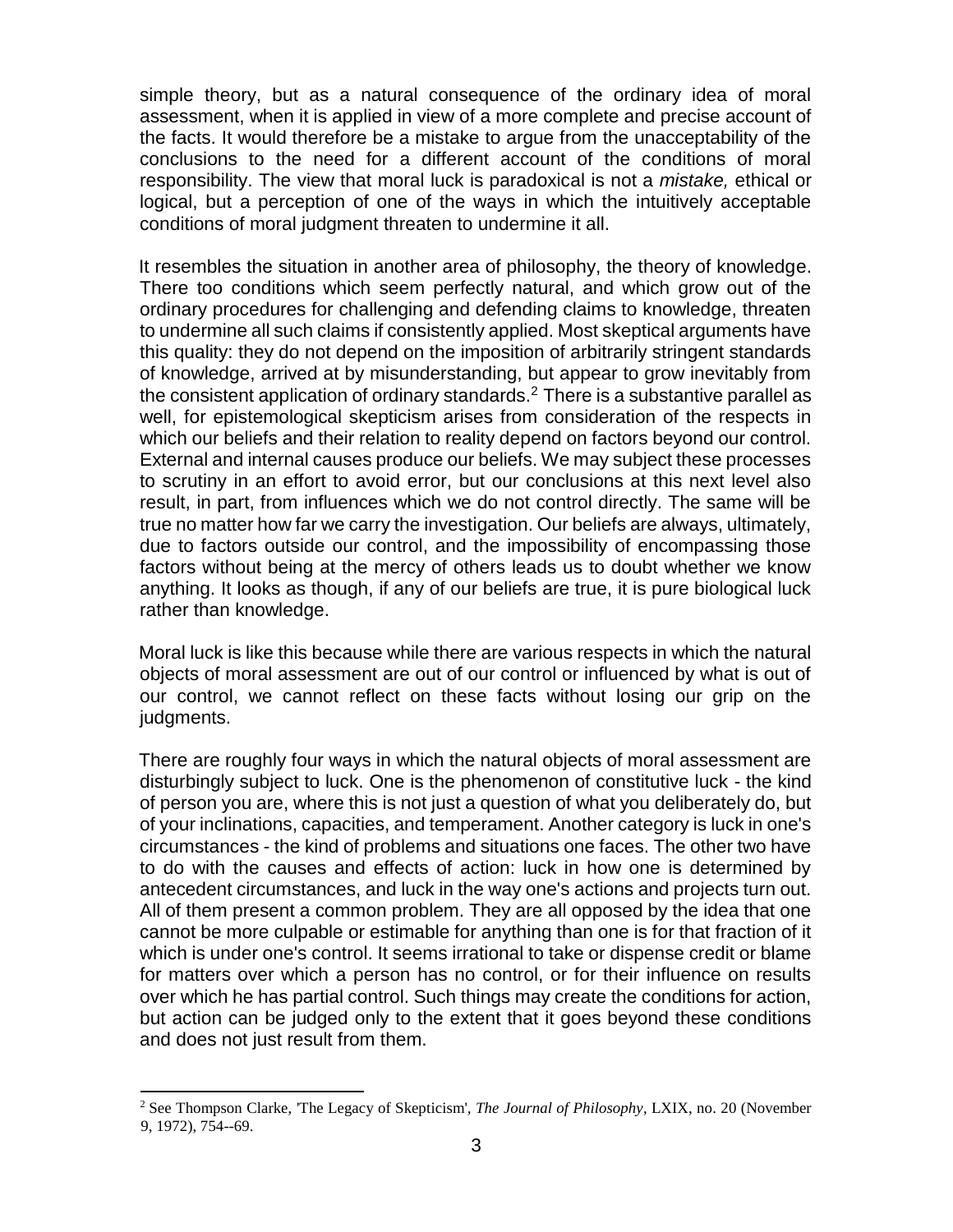Let us first consider luck, good and bad, in the way things turn out. Kant, in the above-quoted passage, has one example of this in mind, but the category covers a wide range. It includes the truck driver who accidentally runs over a child, the artist who abandons his wife and five children to devote himself to painting, $3$  and other cases in which the possibilities of success and failure are even greater. The driver, if he is entirely without fault, will feel terrible about his role in the event, but will not have to reproach himself Therefore this example of agent-regret<sup>4</sup> is not yet a case of *moral* bad luck. However, if the driver was guilty of even a minor degree of negligence—failing to have his brakes checked recently, for example—then if that negligence contributes to the death of the child, he will not merely feel terrible. He will blame himself for the death. And what makes this an example of moral luck is that he would have to blame himself only slightly for the negligence itself if no situation arose which required him to brake suddenly and violently to avoid hitting a child. Yet the negligence is the same in both cases, and the driver has no control over whether a child will run into his path.

The same is true at higher levels of negligence. If someone has had too much to drink and his car swerves on to the sidewalk, he can count himself morally lucky if there are no pedestrians in its path. If there were, he would be to blame for their deaths, and would probably be prosecuted for manslaughter. But if he hurts no one, although his recklessness is exactly the same, he is guilty of a far less serious legal offence and will certainly reproach himself and be reproached by others much less severely. To take another legal example, the penalty for attempted murder is less than that for successful murder—however similar the intentions and motives of the assailant may be in the two cases. His degree of culpability can depend, it would seem, on whether the victim happened to be wearing a bullet-proof vest, or whether a bird flew into the path of the bullet—matters beyond his control.

Finally, there are cases of decision under uncertainty—common in public and in private life. Anna Karenina goes off with Vronsky, Gauguin leaves his family, Chamberlain signs the Munich agreement, the Decembrists persuade the troops under their command to revolt against the czar, the American colonies declare their independence from Britain, you introduce two people in an attempt at matchmaking. It is tempting in all such cases to feel that some decision must be possible, in the light of what is known at the time, which will make reproach unsuitable no matter how things turn out. But this is not true; when someone acts in such ways he takes his life, or his moral position, into his hands, because how things turn out determines what he has done. It is possible *also* to assess the

 $\overline{a}$ 

<sup>3</sup> Such a case, modelled on the life of Gauguin, is discussed by Bernard Williams in 'Moral Luck' *Proceedings of the Aristotelian Society*, supplementary vol. L (1976), 115-35 (to which the original version of this essay was a reply). He points out that though success or failure cannot be predicted in advance, Gauguin's most basic retrospective feelings about the decision will be determined by the development of his talent. My disagreement with Williams is that his account fails to explain why such retrospective attitudes can be called moral. If success does not permit Gauguin to justify himself to others, but still determines his most basic feelings, that shows only that his most basic feelings need not be moral. It does not show that morality is subject to luck. If the retrospective judgment were moral, it would imply the truth of a hypothetical judgment made in advance, of the form 'If I leave my family and become a great painter, I will be justified by success; if I don't become a great painter, the act will be unforgivable.'

<sup>4</sup> Williams' term (ibid.).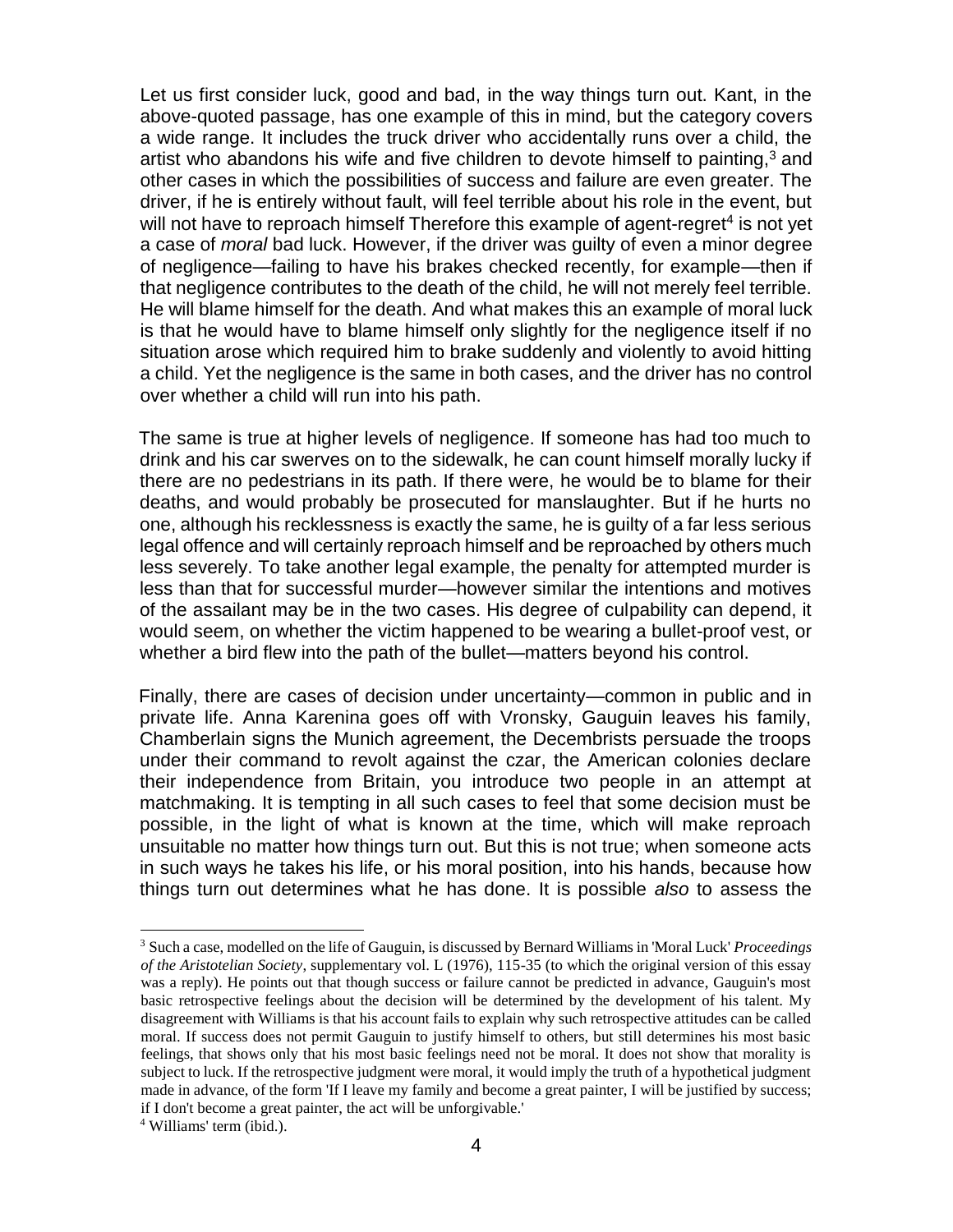decision from the point of view of what could be known at the time, but this is not the end of the story. If the Decembrists had succeeded in overthrowing Nicholas 1 in 1825 and establishing a constitutional regime, they would be heroes. As it is, not only did they fail and pay for it, but they bore some responsibility for the terrible punishments meted out to the troops who had been persuaded to follow them. If the American Revolution had been a bloody failure resulting in greater repression, then Jefferson, Franklin and Washington would still have made a noble attempt, and might not even have regretted it on their way to the scaffold, but they would also have had to blame themselves for what they had helped to bring on their compatriots. (Perhaps peaceful efforts at reform would eventually have succeeded.) If Hitler had not overrun Europe and exterminated millions, but instead had died of a heart attack after occupying the Sudetenland, Chamberlain's action at Munich would still have utterly betrayed the Czechs, but it would not be the great moral disaster that has made his name a household word.<sup>5</sup>

In many cases of difficult choice the outcome cannot be foreseen with certainty. One kind of assessment of the choice is possible in advance, but another kind must await the outcome, because the outcome determines what has been done. The same degree of culpability or estimability in intention, motive, or concern is compatible with a wide range of judgments, positive or negative, depending on what happened beyond the point of decision. The *mens rea* which could have existed in the absence of any consequences does not exhaust the grounds of moral judgment. Actual results influence culpability or esteem in a large class of unquestionably ethical cases ranging from negligence through political choice.

That these are genuine moral judgments rather than expressions of temporary attitude is evident from the fact that one can say in advance how the moral verdict will depend on the results. If one negligently leaves the bath running with the baby in it, one will realize, as one bounds up the stairs toward the bathroom, that if the baby has drowned one has done something awful, whereas if it has not one has merely been careless. Someone who launches a violent revolution against an authoritarian regime knows that if he fails he will be responsible for much suffering that is in vain, but if he succeeds he will be justified by the outcome. I do not mean that any action can be retroactively justified by history. Certain things are so bad in themselves, or so risky, that no results can make them all right. Nevertheless, when moral judgment does depend on the outcome, it is objective and timeless and not dependent on a change of standpoint produced by success or failure. The judgment after the fact follows from an hypothetical judgment that can be made beforehand, and it can be made as easily by someone else as by the agent.

From the point of view which makes responsibility dependent on control, all this seems absurd. How is it possible to be more or less culpable depending on whether a child gets into the path of one's car, or a bird into the path of one's bullet? Perhaps it is true that what is done depends on more than the agent's state of mind or intention. The problem then is, why is it not irrational to base moral assessment

 $<sup>5</sup>$  For a fascinating but morally repellent discussion of the topic of justification by history, see Maurice</sup> Merleau-Ponty, *Humanisme et Terreur* (Paris: Gallimard, 1947), translated as *Humanism and Terror* (Boston: Beacon Press, 1969).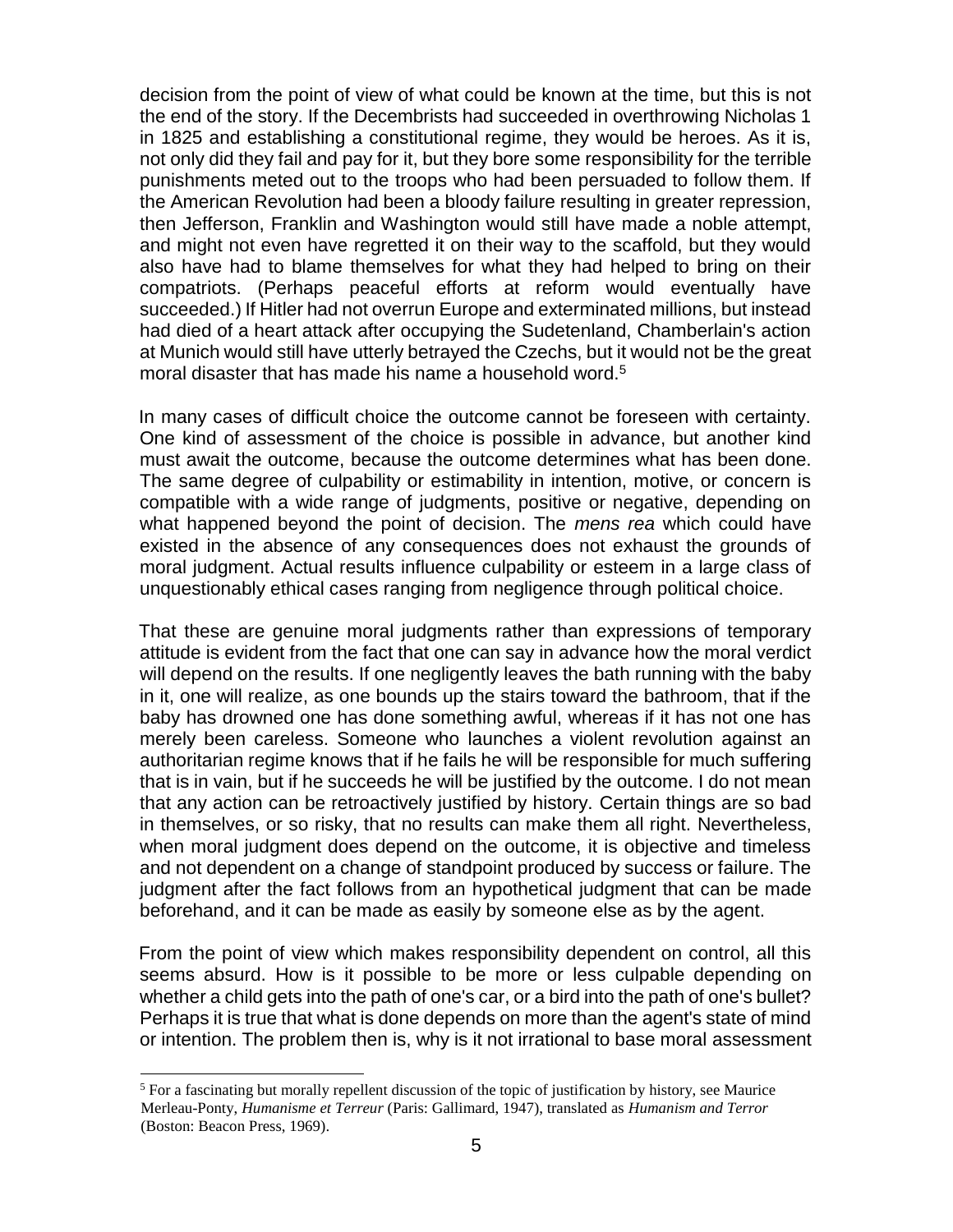on what people do, in this broad sense? It amounts to holding them responsible for the contributions of fate as well as for their own - provided they have made some contribution to begin with. If we look at cases of negligence or attempt, the pattern seems to be that overall culpability corresponds to the product of mental or intentional fault and the seriousness of the outcome. Cases of decision under uncertainty are less easily explained in this way, for it seems that the overall judgment can even shift from positive to negative depending on the outcome. But here too it seems rational to subtract the effects of occurrences subsequent to the choice, that were merely possible at the time, and concentrate moral assessment on the actual decision in light of the probabilities. If the object of moral judgment is the person, then to hold him accountable for what he has done in the broader sense is akin to strict liability, which may have its legal uses but seems irrational as a moral position.

The result of such a line of thought is to pare down each act to its morally essential core, an inner act of pure will assessed by motive and intention. Adam Smith advocates such a position in *The Theory of Moral Sentiments*, but notes that it runs contrary our actual judgments.

But how well soever we may seem to be persuaded of the truth of this equitable maxim, when we consider it after this manner, in abstract, yet when we come to particular cases, the actual consequences which happen to proceed from any action, have a very great effect upon Our sentiments concerning its merit Or demerit, and almost always either enhance or diminish our sense of both. Scarce, in any one instance, perhaps, will our sentiments be found, after examination, to be entirely regulated by this rule, which we all acknowledge ought entirely to regulate them.<sup>6</sup>

Joel Feinberg points out further that restricting the domain of moral responsibility to the inner world will not immunize it to luck. Factors beyond the agent's control, like a coughing fit, can interfere with his decisions as surely as they can with the path of a bullet from his gun.<sup>7</sup> Nevertheless the tendency to cut down the scope of moral assessment is pervasive, and does not limit itself to the influence of effects. It attempts to isolate the will from the other direction, so to speak, by separating out constitutive luck. Let us consider that next.

Kant was particularly insistent on the moral irrelevance of qualities of temperament and personality that are not under the control of the will. Such qualities as sympathy or coldness might provide the background against which obedience to moral requirements is more or less difficult, but they could not be objects of moral assessment themselves, and might well interfere with confident assessment of its proper object—the determination of the will by the motive of duty. This rules out moral judgment of many of the virtues and vices, which are states of character that influence choice but are certainly not exhausted by dispositions to act deliberately in certain ways. A person may be greedy, envious, cowardly, cold, ungenerous,

<sup>6</sup> Pt II, sect. 3, Introduction, para. 5.

<sup>7</sup> 'Problematic Responsibility in Law and Morals', in Joel Feinberg, *Doing and Deserving* (Princeton: Princeton University Press, 1970).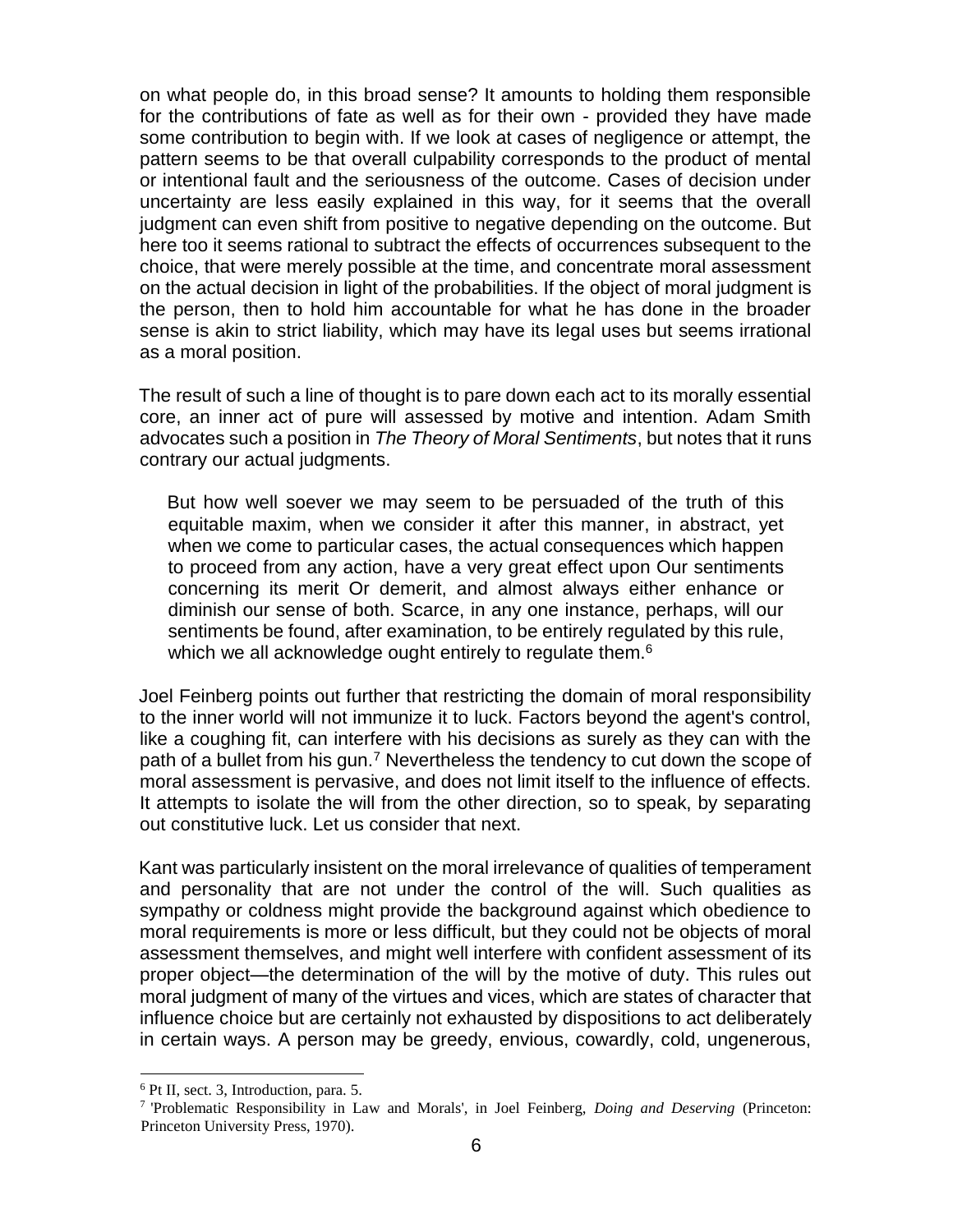unkind, vain, or conceited, but behave perfectly by a monumental effort of will. To possess these vices is to be unable to help having certain feelings under certain circumstances, and to have strong spontaneous impulses to act badly. Even if one controls the impulses, one still has the vice. An envious person hates the greater success of others. He can be morally condemned as envious even if he congratulates them cordially and does nothing to denigrate or spoil their success. Conceit, likewise, need not be displayed. It is fully present in someone who cannot help dwelling with secret satisfaction on the superiority of his own achievements, talents, beauty, intelligence, or virtue. To some extent such a quality may be the product of earlier choices; to some extent it may be amenable to change by current actions. But it is largely a matter of constitutive bad fortune. Yet people are morally condemned for such qualities, and esteemed for others equally beyond control of the will: they are assessed for what they are *like*.

To Kant this seems incoherent because virtue is enjoined on everyone and therefore must in principle be possible for everyone. It may be easier for some than for others, but it must be possible to achieve it by making the right choices, against whatever temperamental background.<sup>8</sup> One may want to have a generous spirit, or regret not having one, but it makes no sense to condemn oneself or anyone else for a quality which is not Within the control of the will. Condemnation implies that you should not be like that, not that it is unfortunate that you are.

Nevertheless, Kant's conclusion remains intuitively unacceptable. We may be persuaded that these moral judgments are rational, but they reappear involuntarily as soon as the argument is over. This is the pattern throughout the subject.

The third category to consider is luck in one's circumstances. I shall mention it briefly. The things we are called upon to do, the moral tests we face, are importantly determined by factors beyond our control. It may be true of someone that in a dangerous situation he would behave in a cowardly or heroic fashion, but if the situation never arises, he will never have the chance to distinguish or disgrace himself in this way, and his moral record will be different.<sup>9</sup>

A conspicuous example of this is political. Ordinary citizens of Nazi Germany had an opportunity to behave heroically by opposing the regime. They also had an opportunity to behave badly, and most of them are culpable for having failed this test. But it is a test to which the citizens of other countries were not subjected, with the result that even if they, or some of them, would have behaved as badly as the

<sup>&</sup>lt;sup>8</sup> 'if nature has put little sympathy in the heart of a man, and if he, though an honest man, is by temperament cold and indifferent to the sufferings of others, perhaps because he is provided with special gifts of patience and fortitude and expects or even requires that others should have the same and such a man would certainly not be the meanest product of nature would not he find in himself a source from which to give himself a far higher worth than he could have got by having a good-natured temperament?' (Foundations of the Metaphysics of Morals, first section, eleventh paragraph).

<sup>9</sup> Thomas Gray, 'Elegy Written in a Country Churchyard': *Some mute inglorious Milton here may rest, Some Cromwell, guiltless of his country's blood*. An unusual example of circumstantial moral luck is provided by the kind of moral dilemma with which someone can be faced through no fault his own, but which leaves him with nothing to do which is not wrong., See chapter 5; and Bernard Williams, 'Ethical Consistency', *Proceedings of the Aristotelian Society,* supplementary vol. XXXIX (1965), reprinted in *Problems of the Self* (Cambridge: Cambridge University Press, 1973), pp. 166-86.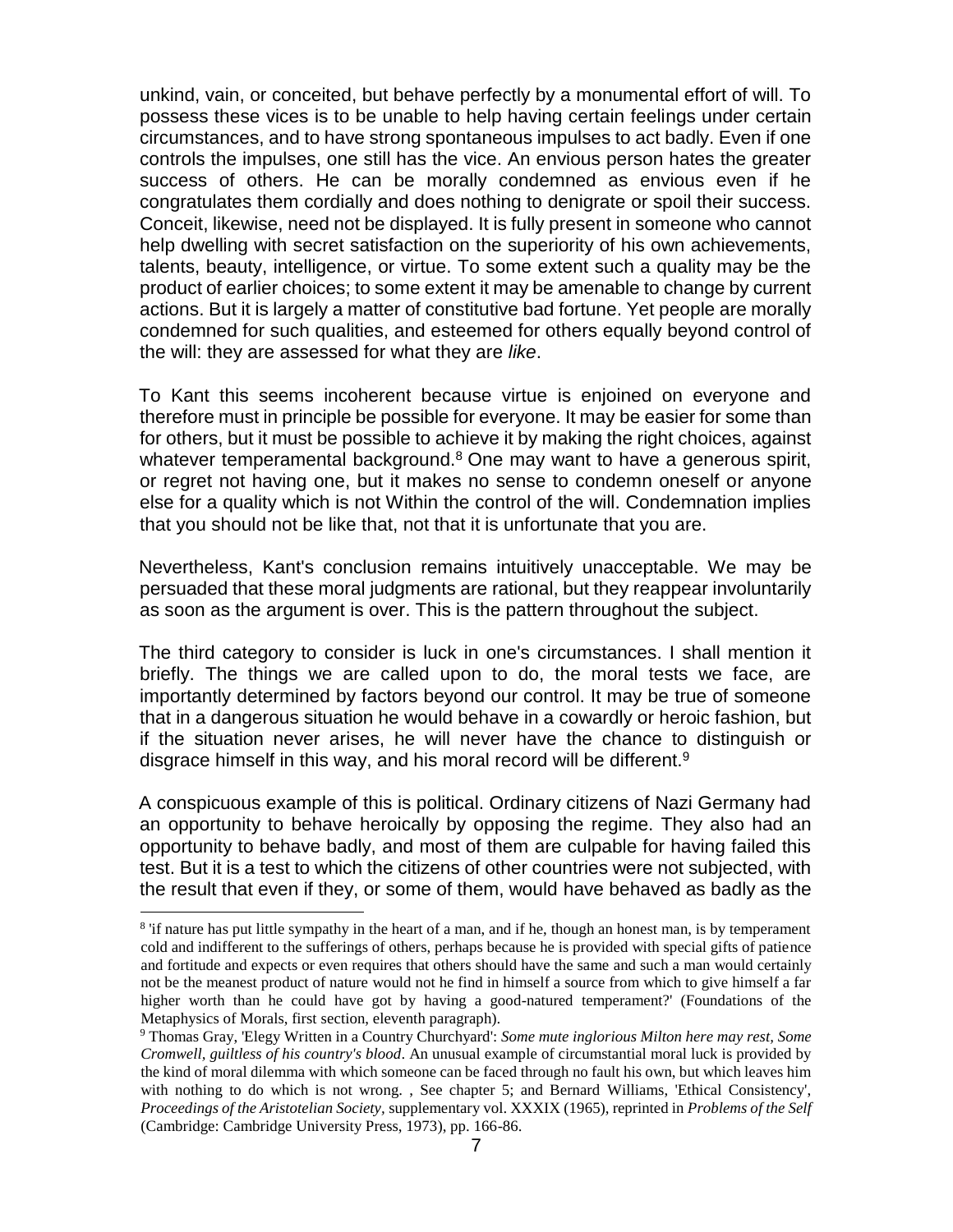Germans in like circumstances, they simply did not and therefore are not similarly culpable. Here again one is morally at the mercy of fate, and it may seem irrational upon reflection, but our ordinary moral attitudes would be unrecognizable without it. We judge people for what they actually do or fail to do, not just for what they would have done if circumstances had been different.<sup>10</sup>

This form of moral determination by the actual is also paradoxical, but we can begin to see how deep in the concept of responsibility the paradox is embedded. A person can be morally responsible only for what he does; but what he does results from a great deal that he does not do; therefore he is not morally responsible for what he is and is not responsible for. (This is not a contradiction, but it is a paradox.)

It should be obvious that there is a connection between these problems about responsibility and control and an even more familiar problem, that of freedom of the will. That is the last type of moral luck I want to take up, though I can do no more within the scope of this essay than indicate its connection with the other types.

If one cannot be responsible for consequences of one's acts due to factors beyond one's control, or for antecedents of one's acts that are properties of temperament not subject to one's will, or for the circumstances that pose one's moral choices, then how can one be responsible even for the stripped-down acts of the will itself, if *they* are the product of antecedent circumstances outside of the will's control?

The area of genuine agency, and therefore of legitimate moral judgment, seems to shrink under this scrutiny to an extensionless point. Everything seems to result from the combined influence of factors, antecedent and posterior to action, that are not within the agent's control. Since he cannot be responsible for them, he cannot be responsible for their results—though it may remain possible to take up the aesthetic or other evaluative analogues of the moral attitudes that are thus displaced.

It is also possible, of course, to brazen it out and refuse to accept the results, which indeed seem unacceptable as soon as we stop thinking about the arguments. Admittedly, if certain surrounding circumstances had been different, then no unfortunate consequences would have followed from a wicked intention, and no seriously culpable act would have been performed; but since the circumstances were not different, and the agent in fact succeeded in perpetrating a particularly cruel murder, that is what he did, and that is what he is responsible for. Similarly,

 $10$  Circumstantial luck can extend to aspects of the situation other than individual behavior. For example, during the Vietnam War even U.S. citizens who had opposed their country's actions vigorously from the start often felt compromised by its crimes. Here they were not even responsible; there was probably nothing they could do to stop what happening, so the feeling of being implicated may seem unintelligible. But it is nearly impossible to view the crimes of one's own country in same way that one views the crimes of another country, no matter how equal one's lack of power to stop them in the two cases. One is a citizen of one of them, and has a connection with its actions (even if only through taxes that cannot be withheld) - that one does not have with the other's. This makes it possible to be ashamed of one's country, and to feel a victim of moral bad luck that one was an American in the 1960s.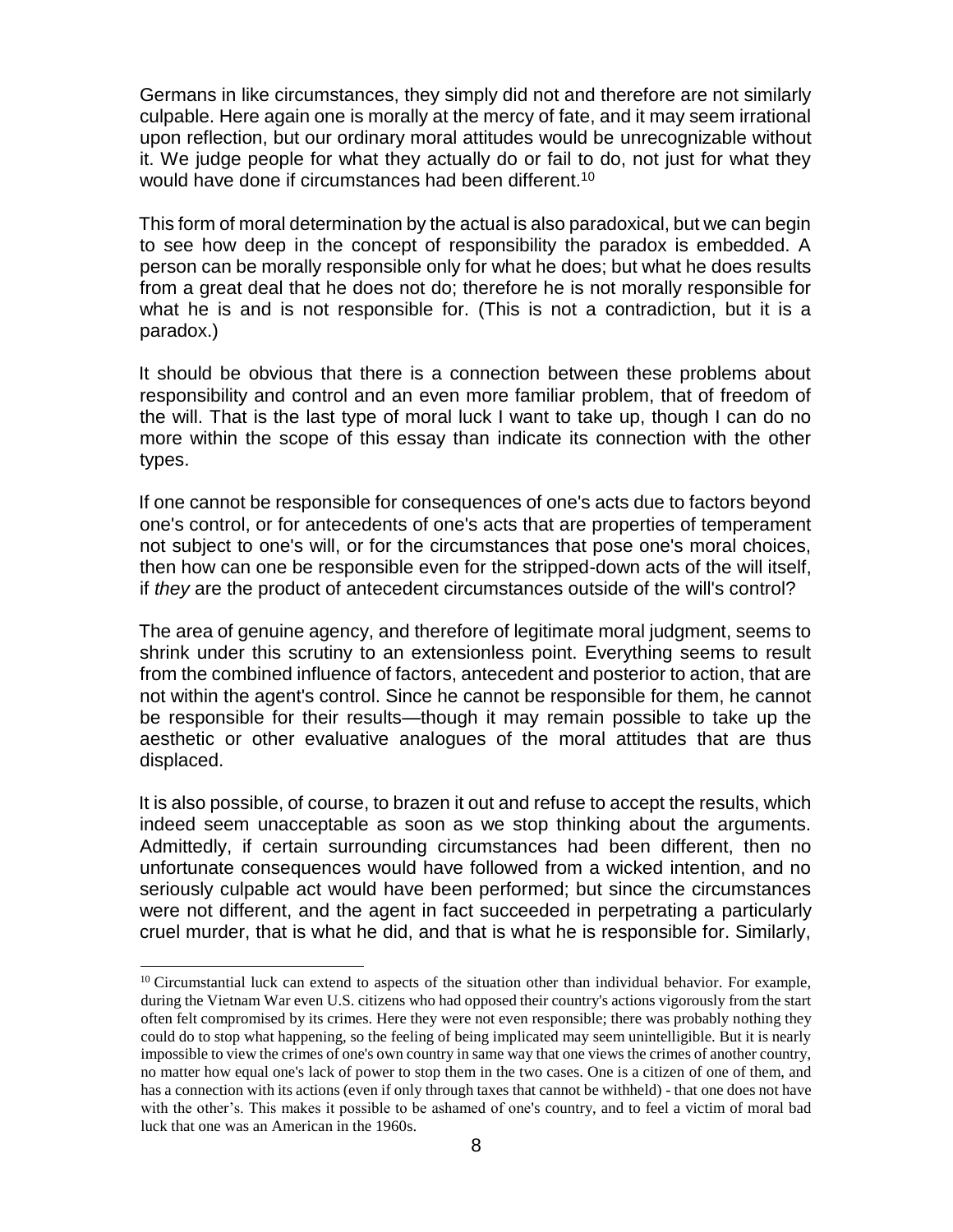we may admit that if certain antecedent circumstances had been different, the agent would never have developed into the sort of person who would do such a thing; but since he *did* develop (as the inevitable result of those antecedent circumstances) into the sort of swine he is, and into the person who committed such a murder, that is what he is blameable for. In both cases one is responsible for what one actually does—even if what one actually does depends in important ways on what is not within one's control. This compatibilist account of our moral judgments would leave room for the ordinary conditions of responsibility—the absence of coercion, ignorance, or involuntary movement—as part of the determination of what someone has done—but it is understood not to exclude the influence of a great deal that he has not done.<sup>11</sup>

The only thing wrong with this solution is its failure to explain how skeptical problems arise. For they arise not from the imposition of an arbitrary external requirement, but from the nature of moral judgment itself. Something in the ordinary idea of what someone does must explain how it can seem necessary to subtract from it anything that merely happens—even though the ultimate consequence of such subtraction is that nothing remains. And something in the ordinary idea of knowledge must explain why it seems to be undermined by any influences on belief not within the control of the subject—so that knowledge seems impossible without an impossible foundation in autonomous reason. But let us leave epistemology aside and concentrate on action, character, and moral assessment.

The problem arises, I believe, because the self which acts and is the object of moral judgment is threatened with dissolution by the absorption of its acts and impulses into the class of events. Moral judgment of a person is judgment not of what happens to him, but of him. It does not say merely that a certain event or state of affairs is fortunate or unfortunate or even terrible. It is not an evaluation of a state of the world, or of an individual as part of the world. We are not thinking just that it would be better if he were different, or did not exist, or had not done some of the things he has done. We are judging *him,* rather than his existence or characteristics. The effect of concentrating on the influence of what is not under his control is to make this responsible self seem to disappear, swallowed up by the order of mere events.

What, however, do we have in mind that a person must *be* to be the object of these moral attitudes? While the concept of agency is easily undermined, it is very difficult to give it a positive characterization. This is familiar from the literature on free will.

I believe that in a sense the problem has no solution, because something in the idea of agency is incompatible with actions being events, or people being things.

 $\overline{a}$ 

 $11$  The corresponding position in epistemology would be that knowledge consists of true beliefs formed in certain ways, and that it does not require all aspects of the process to be under the knower's control, actually or potentially. Both the correctness of these beliefs and the process by which they are arrived at would therefore be importantly subject to luck. The Nobel Prize is not awarded to people who turn out to be wrong, no matter how brilliant their reasoning.